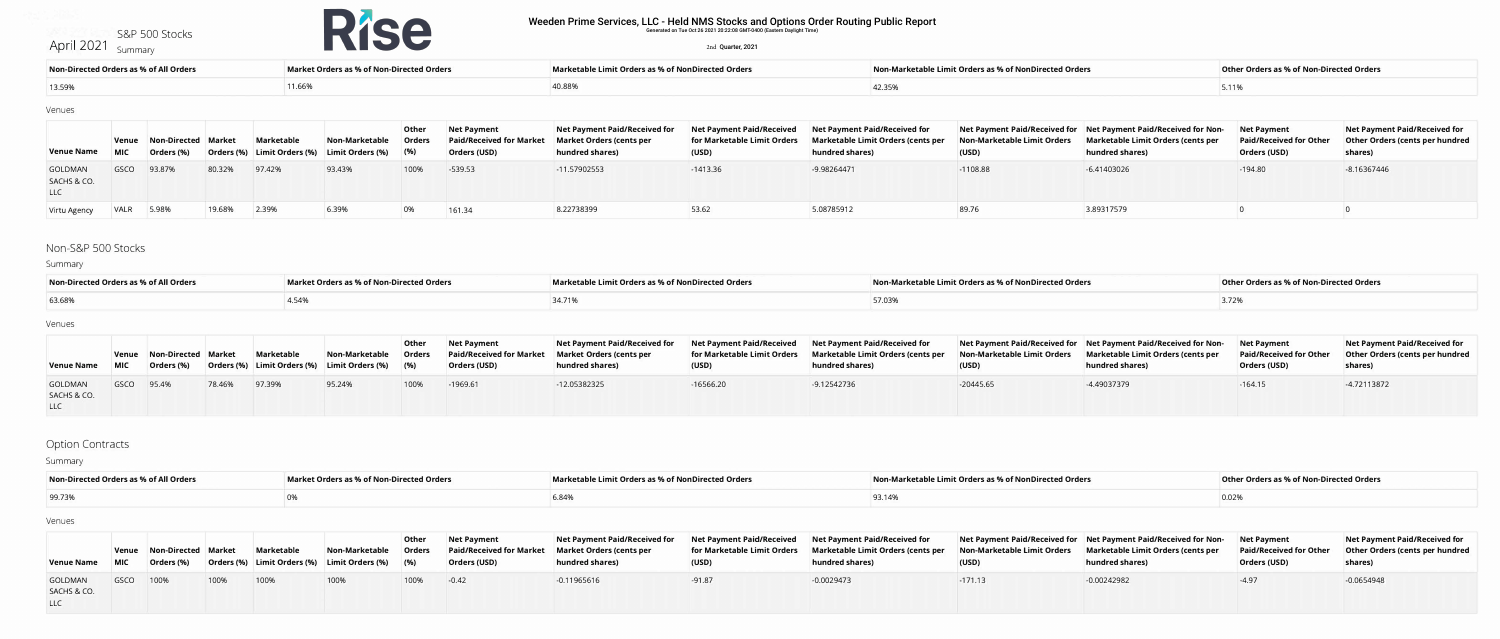# May 2021

# S&P 500 Stocks

## Summary

| Non-Directed Orders as % of All Orders | Market Orders as % of Non-Directed Orders | Marketable Limit Orders as % of NonDirected Orders | Non-Marketable Limit Orders as % of NonDirected Orders | Other Orders as % of Non-Directed Orders |
|----------------------------------------|-------------------------------------------|----------------------------------------------------|--------------------------------------------------------|------------------------------------------|
| 20.68%                                 |                                           | 35.64%                                             |                                                        |                                          |

#### Venues

| <b>Venue Name MIC</b>                |            | Venue Non-Directed Market<br>Orders (%) |        | Marketable | Non-Marketable<br>Orders (%) Limit Orders (%) Limit Orders (%) (%) | Other<br><b>Orders</b> | <b>Net Payment</b><br>Paid/Received for Market   Market Orders (cents per<br>Orders (USD) | Net Payment Paid/Received for<br>hundred shares) | (USD)      | Net Payment Paid/Received Net Payment Paid/Received for<br>for Marketable Limit Orders Marketable Limit Orders (cents per<br>hundred shares) | (USD)      | Net Payment Paid/Received for Net Payment Paid/Received for Non- Net Payment<br>Non-Marketable Limit Orders Marketable Limit Orders (cents per<br>hundred shares) | <b>Paid/Received for Other</b><br>Orders (USD) | Net Payment Paid/Received for<br>Other Orders (cents per hundred<br>shares) |
|--------------------------------------|------------|-----------------------------------------|--------|------------|--------------------------------------------------------------------|------------------------|-------------------------------------------------------------------------------------------|--------------------------------------------------|------------|----------------------------------------------------------------------------------------------------------------------------------------------|------------|-------------------------------------------------------------------------------------------------------------------------------------------------------------------|------------------------------------------------|-----------------------------------------------------------------------------|
| <b>GOLDMAN</b><br>SACHS & CO.<br>LLC | GSCO 91.3% |                                         | 61.44% | 94.28%     | 93.85%                                                             | 100%                   | $-360.67$                                                                                 | -9.69340079                                      | $-1531.12$ | -8.95128675                                                                                                                                  | $-1227.25$ | -5.27167525                                                                                                                                                       | $-48.77$                                       | -4.42746008                                                                 |

# Non-S&P 500 Stocks

## Summary

| Non-Directed Orders as % of All Orders | Market Orders as % of Non-Directed Orders | Marketable Limit Orders as % of NonDirected Orders | Non-Marketable Limit Orders as % of NonDirected Orders | Other Orders as % of Non-Directed Orders |
|----------------------------------------|-------------------------------------------|----------------------------------------------------|--------------------------------------------------------|------------------------------------------|
| 49.04%                                 | .82%                                      |                                                    | 57.48%                                                 | 2.44%                                    |

## Venues

| Venue Name MIC                       |             | Venue Non-Directed Market<br>Orders (%) |        | Marketable | Non-Marketable<br>Orders (%) Limit Orders (%) Limit Orders (%) (%) | Other<br><b>Orders</b> | <b>Net Payment</b><br><b>Paid/Received for Market</b><br>Orders (USD) | Net Payment Paid/Received for Net Payment Paid/Received Net Payment Paid/Received for<br><b>Market Orders (cents per</b><br>hundred shares) | (USD)       | for Marketable Limit Orders Marketable Limit Orders (cents per<br>hundred shares) | (USD)       | Net Payment Paid/Received for Net Payment Paid/Received for Non-<br>Non-Marketable Limit Orders Marketable Limit Orders (cents per<br>hundred shares) | <b>Net Payment</b><br>Orders (USD) | Net Payment Paid/Received for<br>Paid/Received for Other  Other Orders (cents per hundred<br>shares) |
|--------------------------------------|-------------|-----------------------------------------|--------|------------|--------------------------------------------------------------------|------------------------|-----------------------------------------------------------------------|---------------------------------------------------------------------------------------------------------------------------------------------|-------------|-----------------------------------------------------------------------------------|-------------|-------------------------------------------------------------------------------------------------------------------------------------------------------|------------------------------------|------------------------------------------------------------------------------------------------------|
| GOLDMAN<br>SACHS & CO.<br><b>LLC</b> | GSCO 93.94% |                                         | 82.45% | 94.24%     | 94.26%                                                             | 100%                   | $-1774.96$                                                            | -13.02979583                                                                                                                                | $-13489.11$ | -7.66081918                                                                       | $-14354.78$ | -4.56757731                                                                                                                                           | $-304.33$                          | -10.59007137                                                                                         |

# **Option Contracts**

## Summary

| Non-Directed Orders as % of All Orders | <b>Market Orders as % of Non-Directed Orders</b> | <b>Marketable Limit Orders as % of NonDirected Orders</b> | Non-Marketable Limit Orders as % of NonDirected Orders | Other Orders as % of Non-Directed Orders |
|----------------------------------------|--------------------------------------------------|-----------------------------------------------------------|--------------------------------------------------------|------------------------------------------|
| 99.66%                                 |                                                  | 17.43%                                                    |                                                        |                                          |

#### Venues

| Venue Name MIC                       |           | Venue Non-Directed Market<br>Orders (%) | Marketable | Non-Marketable<br>Orders (%) Limit Orders (%) Limit Orders (%) (%) | Other<br><b>Orders</b> | <b>Net Payment</b><br>Paid/Received for Market   Market Orders (cents per<br><b>Orders (USD)</b> | Net Payment Paid/Received for Net Payment Paid/Received Net Payment Paid/Received for<br>hundred shares) | (USD)      | for Marketable Limit Orders Marketable Limit Orders (cents per<br>hundred shares) | (USD)      | Net Payment Paid/Received for Net Payment Paid/Received for Non-<br>Non-Marketable Limit Orders Marketable Limit Orders (cents per<br>hundred shares) | Net Payment<br><b>Paid/Received for Other</b><br>Orders (USD) | Net Payment Paid/Received for<br><b>Other Orders (cents per hundred</b><br>shares) |
|--------------------------------------|-----------|-----------------------------------------|------------|--------------------------------------------------------------------|------------------------|--------------------------------------------------------------------------------------------------|----------------------------------------------------------------------------------------------------------|------------|-----------------------------------------------------------------------------------|------------|-------------------------------------------------------------------------------------------------------------------------------------------------------|---------------------------------------------------------------|------------------------------------------------------------------------------------|
| GOLDMAN<br>SACHS & CO.<br><b>LLC</b> | GSCO 100% |                                         | 100%       | 100%                                                               | 100%                   |                                                                                                  |                                                                                                          | $-2067.60$ | $-0.02258404$                                                                     | $-3424.15$ | $-0.02602367$                                                                                                                                         | $-53.95$                                                      | $-2.54121526$                                                                      |